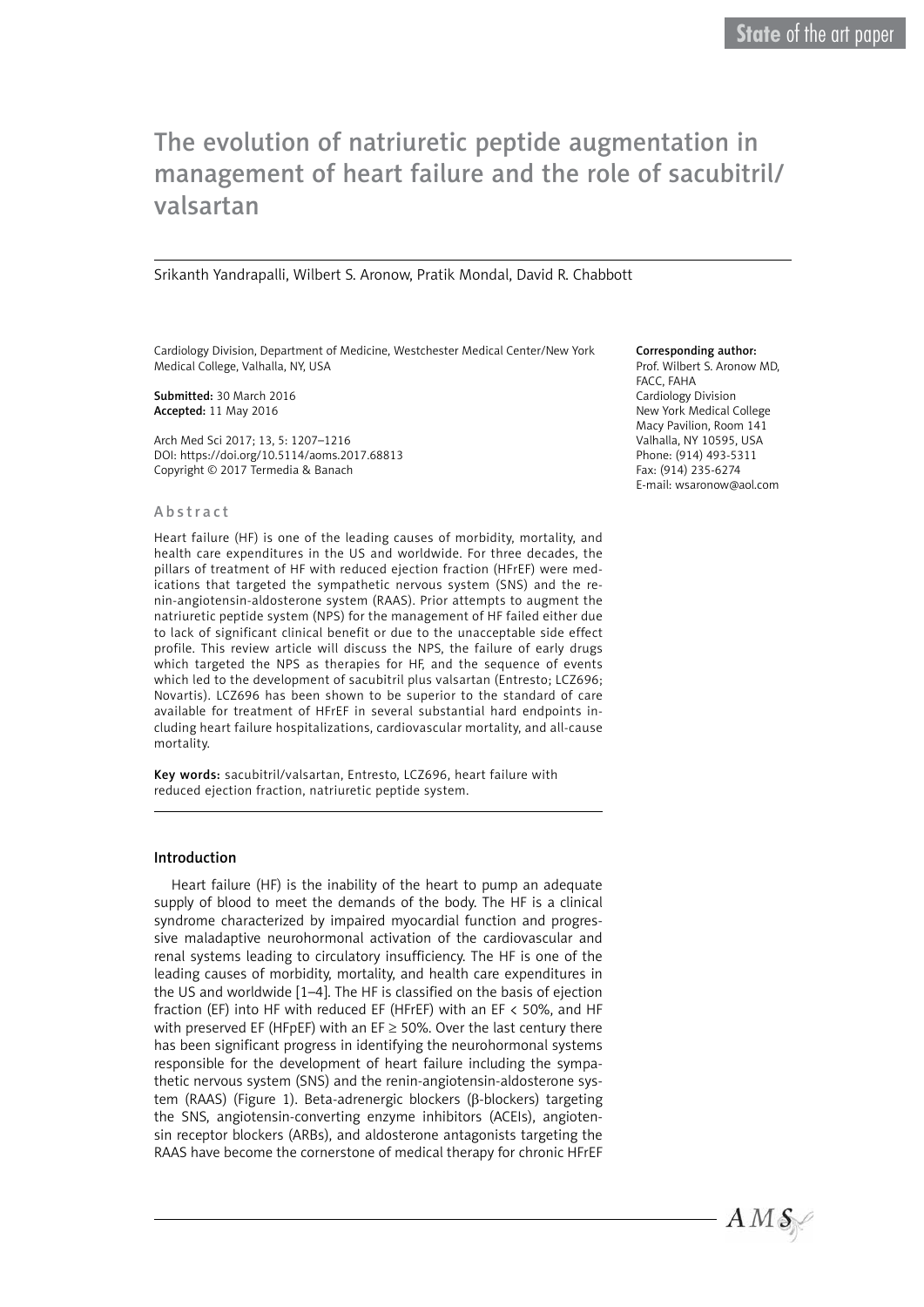[5]. These drugs have been shown to reduce both morbidity and mortality [5]. However, with improved survival of patients with acute myocardial infarction and a growing elderly population, heart failure will continue to increase in prominence as a major health issue in the United States and the world [1].

The newest and most promising medication for the treatment of chronic HFrEF is sacubitril/ valsartan (LCZ696), a drug that targets the natriuretic peptide system (NPS) in addition to the RAAS (Figure 1) [6]. This article will briefly discuss the NPS, explain the reasons behind the failure of the early agents that targeted the NPS, and will then proceed to review the development and current physiological understanding of LCZ696 in the treatment of HF.

# Treatment of heart failure

The HF as a disease entity was first described in texts dating back to ancient Egypt, Greece, and India [7]. The first medical therapy for HF was digitalis, an extract from the Foxglove plant [8]. From the early 1900s, diuretics were used in addition to digoxin [9]. These medications treated the symptoms of HF and did not target the neuro-hormonal pathways causing the HF syndrome. Since then, ACEIs [10, 11], β-blockers [12–14], aldosterone antagonists [15–17], ARBs [18, 19], and the combination of isosorbide dinitrate and hydralazine [20] have been approved for the treatment of HFrEF.

#### Natriuretic peptide system (NPS)

Currently, the cornerstones of HF therapy are drugs that modulate the SNS and RAAS. However, since the early 1980s, there has been significant clinical interest in the NPS as a key hormonal pathway critical to the development and possible treatment of HF. Natriuretic peptides (NPs) are endogenous protein molecules that cause urinary sodium excretion, with the exception being C-type NP, which does not exert a marked effect on sodium or water excretion [21]. The NPS consists of the three main NPs secreted from the heart: atrial natriuretic peptide (ANP), B-type natriuretic peptide (BNP), and C-type natriuretic peptide (CNP) [22]. ANP is primarily secreted from the atria, BNP from the ventricles and CNP from endothelial cells and cardiac fibroblasts [22]. ANP and BNP are circulating hormones released from the atrium and ven-



Figure 1. Neuro-hormonal interactions in heart failure and their role in contributing to the progression of heart failure. Heart failure activates the SNS and the RAAS, which leads to increased sympathetic tone and vasoconstriction, thereby increasing the afterload on the failing heart. RAAS activation leads to an increase in secretion of aldosterone and ADH causing fluid retention, edema, and fibrotic changes in the failing myocardium. Together, the SNS and the RAAS result in pathophysiological and clinical worsening of HF. ACEI, ARB, MRA, and BB reduce the effects of the RAAS and the SNS. The failing heart also activates the NPS, which promotes sodium and water excretion, vasodilatation, and decreased aldosterone secretion, and inhibits fibrotic changes in the failing myocardium. The effects of the NPS are antagonistic to those of the SNS and the RAAS. LCZ696 acts by augmenting the NPS and inhibiting the RAAS, thereby improving the symptoms and inhibiting the progression of HF

*NPS – natriuretic peptide system, RAAS – renin-angiotensin-aldosterone system, SNS – sympathetic nervous system, ACEI – angiotensin converting enzyme inhibitor, ARB – angiotensin receptor blocker, MRA – mineralocorticoid receptor antagonist, BB –* β*-adrenergic blocker, ADH – antidiuretic hormone, "+" indicates augmentation, "–" indicates inhibition, "*↑*" indicates increase, "*↓*" indicates decrease.*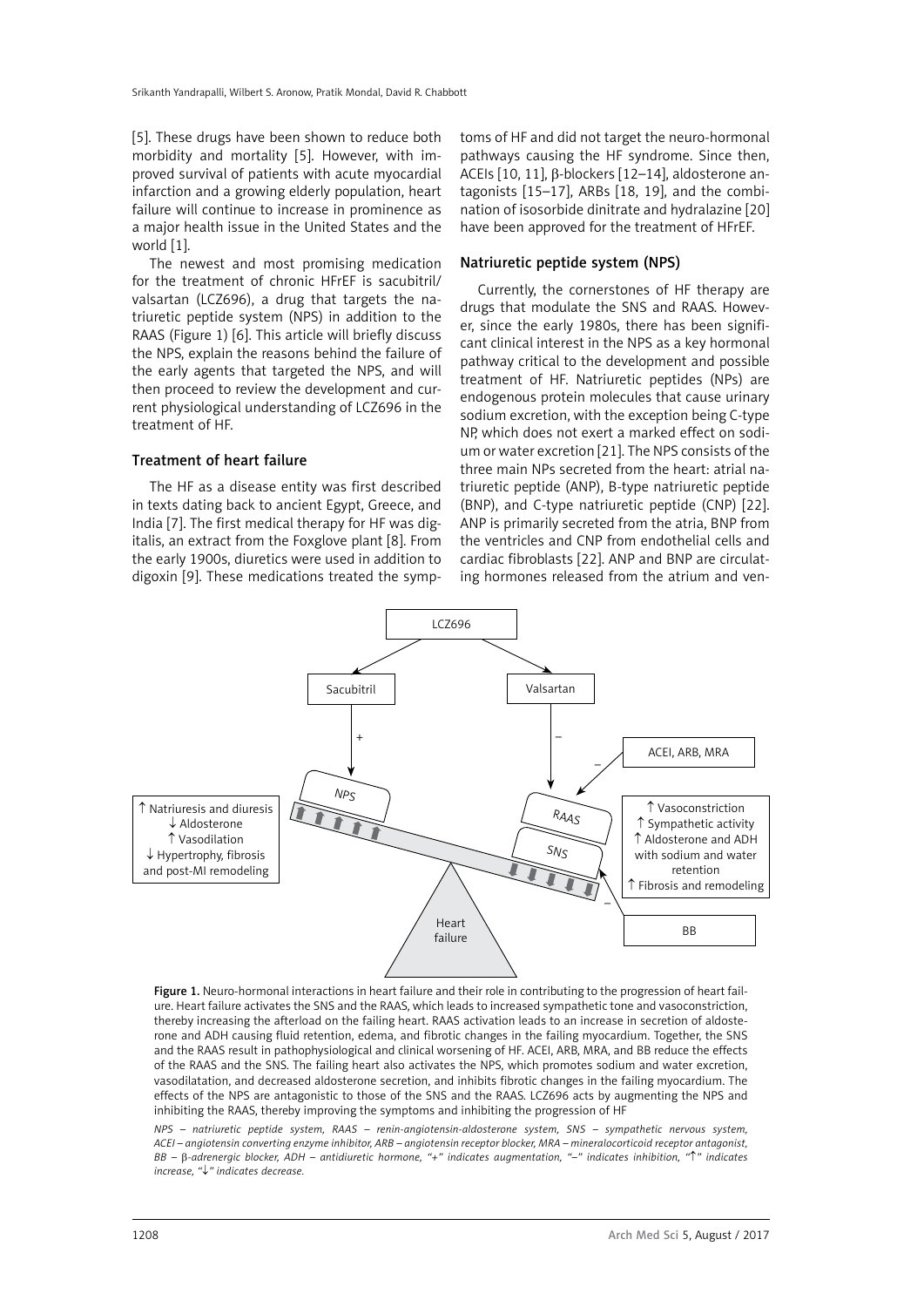tricles in response to stretch and fluid overload, and these hormones counteract the volume overloaded state by promoting natriuresis, diuresis, vasodilation, and RAAS blockade via aldosterone and renin inhibition [22]. ANP and BNP decrease preload via diuresis and decrease afterload via vasodilation and RAAS blockade. CNP acts locally and exhibits vasodilatory and anti-remodeling effects on the myocardium [23]. These hormonal actions prevent the classic pathologic structural changes associated with HF including cardiovascular remodeling, ventricular hypertrophy, and fibrosis [24].

In contrast to the detrimental effects of activation of the SNS and the RAAS, activation of the NPS appears to have a beneficial role in the prevention of progression of HF. Understanding of the beneficial effects of NPS prompted the creation of human synthetic ANP (carperitide) and human recombinant BNP (nesiritide). Intravenous infusion of carperitide is used as a treatment for acute decompensated heart failure in Japan without good evidence to support this practice [25]. Although infusions of nesiritide have shown promising results in a few studies [26, 27], nesiritide failed to show significant clinical benefit in larger trials [28–30]. The ASCEND-HF (Acute Study of Clinical Effectiveness of Nesiritide and Decompensated Heart Failure) trial compared nesiritide and placebo in the treatment of acute decompensated heart failure. The results of this trial showed no significant benefit in early dyspnea relief, 30 day mortality or readmission rates in the nesiritide group, but showed an increase in hypotension [28]. On the basis of the available data the NPs were widely accepted as biomarkers of HF but not therapeutic options [5].

# Neprilysin inhibition

When intravenous infusion of NPs did not demonstrate significant clinical significance in treating HF, the focus shifted to developing inhibitors of enzymes that degrade endogenous NPs. Clearance of circulating NPs is via receptor-mediated clearance and enzymatic degradation by extracellular proteases [31]. Neprilysin (NEP) is a large membrane-bound neutral endopeptidase responsible for cleaving NPs [31]. NEP, also known as enkephalinase, atriopeptidase, EC 3.4.24.11, and CD10 [31], is present in many tissues [24, 32], and is most abundant in the renal cortex [33].NEP contributes to the extremely short half-life of ANP of approximately 2 min [33]. ANP and CNP are more readily degraded, whereas BNP is relatively resistant to the action of NEP [34]. From a physiologic standpoint, inhibiting NEP represented an approach to augment endogenous NP levels and activity.

Thiorphan, an NEP inhibitor (NEPI), was synthesized in 1980 [35], and subsequent studies in animals [36] and humans [37] demonstrated that NEP inhibition increased ANP levels with associated natriuresis, diuresis and blood pressure reduction. Additionally, NEP inhibition suppressed the activation of aldosterone [38], demonstrating the important interaction between NPS and the RAAS [33]. In a study of 9 patients with severe chronic HF (EF < 30%), intravenous candoxatrilat (an NEPI) increased circulating ANP, improved natriuresis and diuresis, and reduced right atrial pressure and pulmonary capillary wedge pressure, without affecting the arterial blood pressure [39]. The positive results from this trial prompted investigations using oral NEPIs. However, studies of oral ecadotril [40, 41] and oral candoxatril [42] failed to show significant benefit in patients with chronic HF and essential hypertension, respectively. A few studies showed inconsistent effects of NEPIs on blood pressure [42, 43].

In addition to degrading NPs, NEP also degrades a large number of other vasoactive peptides including vasodilators such as adrenomedullin and bradykinin and vasoconstrictors such as angiotensin I, II, and endothelin-1 [44, 45]. The beneficial effects of augmenting endogenous NPs were offset by the NEPI-mediated enhancement of vasoconstrictor substances, importantly angiotensin II, and, thereby, enhancing the RAAS. Based on these observations, it was evident that lone NEP inhibition showed little effect on blood pressure and only modest benefits [45] in the treatment of HF (Figure 2).

# The rise and fall of omapatrilat

The rational solution to this dilemma was to further inhibit angiotensin II in addition to NEP in an effort to prevent the detrimental effects of NEP inhibition on the RAAS. Preliminary animal studies with combined selective NEPI and captopril (an ACEI) showed greater blood pressure reduction [46], improved systemic hemodynamics [47], and improved left atrial filling pressures [48].

After the synthesis of an orally active combined ACEI-NEPI in 1994 [49], multiple studies examined the effects of an orally active vasopeptidase inhibitor – omapatrilat. This class of drugs was referred to as vasopeptidase inhibitors as they have dual inhibitory effects on 2 key enzymes involved in the metabolism of vasoactive peptides [50]. Omapatrilat improved natriuresis, diuresis, left ventricular EF, and functional class in chronic HF patients [51]. The IMPRESS (Inhibition of Metallo Protease by BMS-186716 in a Randomized Exercise and Symptoms Study in Subjects With Heart Failure) trial, a phase II randomized clinical trial that compared omapatrilat with lisinopril in 573 HFrEF pa-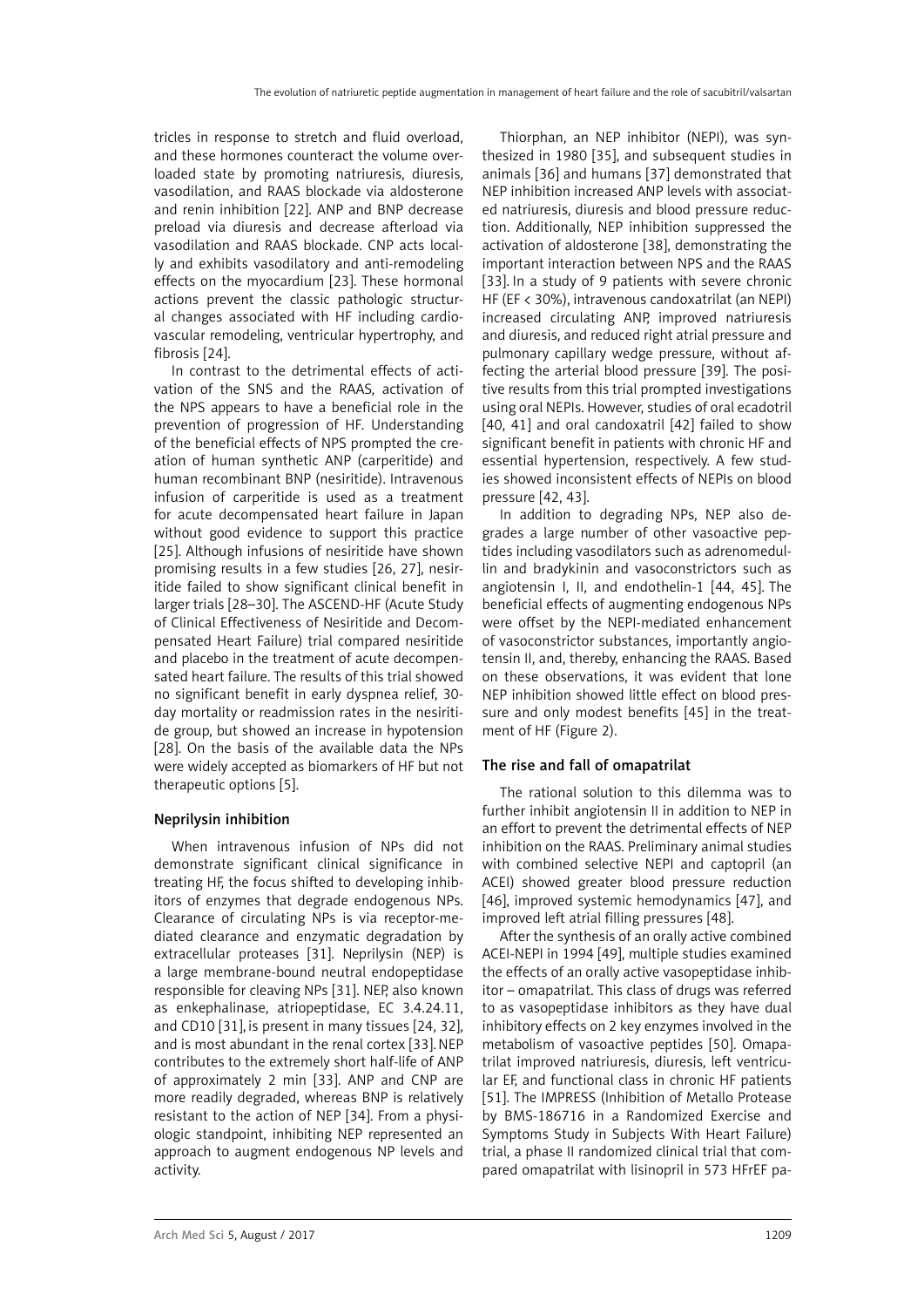

Figure 2. Physiological mechanisms behind the failure of lone neprilysin inhibition, and combined angiotensin converting enzyme – neprilysin inhibitors, as potential therapies in the management of heart failure. The beneficial effects of augmenting endogenous natriuretic peptides with NEPI were offset by the NEP-mediated enhancement of vasoconstrictor substances, especially AT-II, which enhanced the RAAS pathway. Bradykinin is inactivated by various enzymes including ACE, NEP, and APP, all of which are inhibited by omapatrilat. The synergism of ACE inhibition with NEP inhibition led to a large increase in the levels of bradykinin, thereby causing angioedema

*NPS – natriuretic peptide system, ANP – A-type natriuretic peptide, BNP – B-type natriuretic peptide, CNP – C-type natriuretic peptide, RAAS – renin-angiotensin-aldosterone system, AT-I – angiotensin I, AT-II – angiotensin II, NEP – neprilysin, ACE – angiotensin converting enzyme, APP – aminopeptidase P, ACEI – angiotensin converting enzyme inhibitor, NEPI – neprilysin inhibitor, "+" indicates increase/augmentation, "–" indicates inhibition, continuous line indicates direct action, dotted line indicates indirect action.*

tients, showed that omapatrilat had a non-significant benefit in the composite of first occurrence of death or admission for worsening HF [52, 53].

The OVERTURE (Omapatrilat Versus Enalapril Randomized Trial of Utility in Reducing Events) trial was a phase III randomized double-blind trial that compared omapatrilat with enalapril in 5770 patients with New York Heart Association (NYHA) class II–IV HF for a mean duration of 14.5 months [54]. Results from the OVERTURE trial showed that omapatrilat was neither superior nor inferior to enalapril in reducing the primary endpoint of combined all-cause mortality and HF hospitalizations requiring intravenous treatment [54]. Post hoc analysis using a broader definition for HF hospitalizations (as used in the Studies of Left Ventricular Dysfunction (SOLVD) treatment trial) showed a 11% reduction (nominal  $p = 0.012$ ) in the primary endpoint [54]. Secondary analysis favored omapatrilat in reducing cardiovascular-related death or cardiovascular-related hospitalizations [54]. Although the adverse effect profiles were similar, angioedema was more frequent in patients taking omapatrilat (0.8%) compared to the enalapril group (0.5%). Encouraging results from the OVERTURE trial prompted larger clinical trials.

The Omapatrilat Cardiovascular Treatment vs. Enalapril (OCTAVE) trial was a randomized, controlled, double-blind trial that compared omapatrilat and enalapril for 24 weeks in 25,302 hypertensive patients [55]. Although omapatrilat significantly lowered blood pressure, angioedema was more frequent with omapatrilat (2.17%) than with enalapril (0.68%), particularly in African-Americans (5.53% vs 1.62%) [55].

ACEI can potentially cause angioedema by inhibiting the metabolism of bradykinin [56, 57]. Subsequently, it was identified that omapatrilat also inhibits aminopeptidase P(APP), which is involved in bradykinin metabolism [58]. Bradykinin is inactivated by various enzymes including ACE, NEP, and APP, all of which are inhibited by omapatrilat [59]. The synergism of ACE inhibition with NEP inhibition led to a large increase in the levels of bradykinin [59], causing angioedema, a concern that stalled the approval and further development of a combined ACEI-NEPI as a therapy for HF (Figure 2).

#### LCZ696 and the early clinical trials

The discovery of the role of NPS in the progression of HF and the idea of combined RAAS and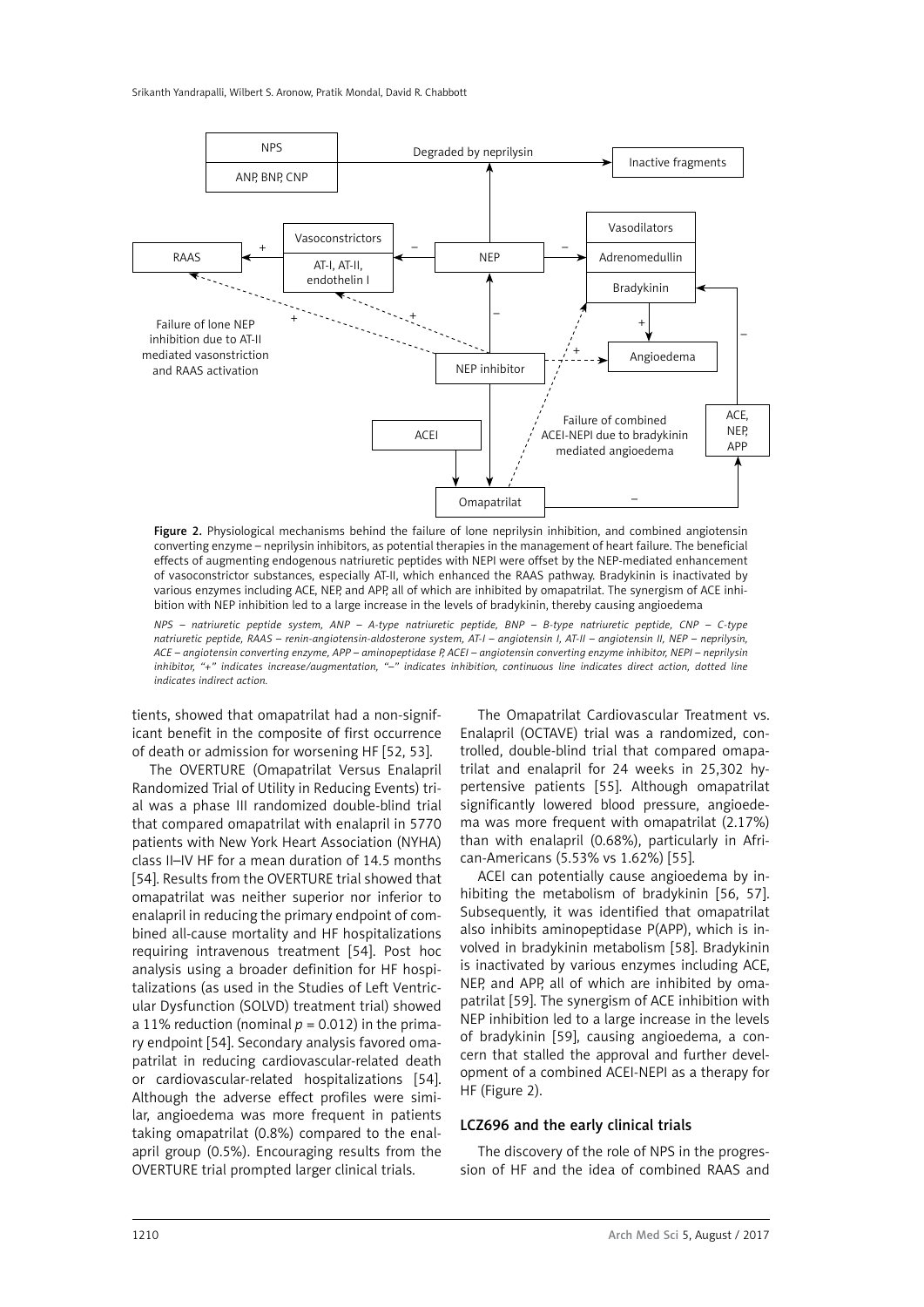NEP inhibition remained exciting and promising, but the trials discussed demonstrated that omapatrilat was associated with angioedema [55]. The logical solution to this problem was a combination of an ARB and NEPI which would inhibit the RAAS and enhance the NPS without inhibiting ACE or APP. By using this combination, the endogenous bradykinin would be metabolized by the uninhibited ACE, thereby not greatly increasing the risk of angioedema. Results from an animal study published later supported this hypothesis [60].

LCZ696 is a novel, orally active, first-in-class angiotensin receptor-neprilysin inhibitor (ARNI) which combines valsartan (an ARB) and sacubitril in  $a$  1 : 1 ratio [61]. Sacubitril (AHU377) is a prodrug, which upon ingestion is rapidly metabolized to an active NEPI moiety, LBQ657 [61]. Phase I and II studies of LCZ696 showed that after oral administration of LCZ696, peak plasma concentrations were reached rapidly for valsartan (1.6–4.9 h), sacubitril (0.5-1.1 h), and its active moiety LBQ657 (1.8–3.5 h), followed by an acute blood pressure reduction [61]. LCZ696 treatment was associated with increases in plasma ANP and cGMP, diuresis, blood pressure reduction, increased renin concentration and activity, and increased angiotensin II levels, providing evidence for NEP inhibition and angiotensin receptor blockade [61, 62]. LCZ696 was considered safe and well tolerated, and data from these studies supported its further clinical development for hypertension and HF.

A phase III trial compared LCZ696 with valsartan in 1328 subjects with mild to moderate hypertension [63]. The primary endpoint of this study was the mean difference across the 3 single-dose pairwise comparisons of LCZ696 versus valsartan (100 mg vs. 80 mg, 200 mg vs. 160 mg, and 400 mg vs. 320 mg) in mean sitting diastolic blood pressure during the 8-week treatment period. Part of the study population received either AHU377 or placebo once daily. Data from this study showed that reduction in systolic, diastolic, and pulse pressures, both sitting and ambulatory, was greater with LCZ696 than with either valsartan or AHU377 [63]. A similarly designed trial comparing LCZ696 with placebo in 389 Asian subjects with mild to moderate hypertension achieved similar results [64]. Although LCZ696 was well tolerated in both trials without reports of angioedema, only a small percentage of study patients were black [63, 64], in whom the incidence of angioedema was greater according to the OCTAVE trial [65]. Also the generalizability of these data to patients with HF is limited because such patients were excluded from these trials.

The PARAMOUNT (Prospective comparison of ARNI with ARB on Management Of heart failUre with preserved ejectioN fracTion) trial was a phase II randomized double-blind trial of 301 patients with NYHA class II–IV HFpEF that compared N-terminal pro BNP (NT-proBNP) levels after 12 weeks of treatment with either LCZ696 or valsartan [65]. NT-proBNP is a precursor molecule for BNP and is not a substrate for NEPI [66]. Baseline NT-proBNP was greater than 400 pg/ml in the study population. At 12 weeks, NT-proBNP was significantly reduced in the LCZ696 group (hazard ratio  $(HR) = 0.77$ ,  $p = 0.005$ ). After 36 weeks of treatment, the LCZ696 group demonstrated a decrease in left atrial volume and size and greater improvement in NYHA functional class. The adverse event rate was similar in both groups. Post hoc analysis suggested that the NT-proBNP lowering effect of LCZ696 was independent of systolic blood pressure reduction [67]. Encouraging results from these early trials prompted further larger trials.

# The paradigm-heart failure trial

The medical and pharmaceutical community looked forward to further studies investigating the clinical benefit of LCZ696 in HF patients. The PARADIGM-HF (Prospective comparison of ARNI with ACEI to Determine Impact on Global Mortality and morbidity in Heart Failure) was a phase III double-blind trial that randomized 8442 patients with NYHA class II–IV HF and an EF of  $\leq 40\%$ (later amended to  $\leq$  35%) to receive twice daily dosing of either 200 mg of LCZ696 or 10 mg of enalapril in addition to standard medical therapy for HF [6]. Enalapril was chosen as it was the most widely studied RAAS blocker in patients with chronic HFrEF, and the target dose of enalapril in PARADIGM-HF was similar to the dose used in the SOLVD treatment trial. The majority of the study population was receiving β-blockers and mineralocorticoid receptor antagonists. The primary endpoint was a composite of death from cardiovascular causes or hospitalization for HF.

The PARADIGM-HF trial was initiated without a phase-II safety trial and hence the investigators employed steps to test the tolerability of LCZ696 before randomization. Patients taking any dose of ACEI or ARB were considered for participation in the study, but prior to screening, patients were required to be on a stable dose of an ACEI or an ARB that was the therapeutic equivalent of 10 mg of enalapril daily for at least 4 weeks. Patients that met screening criteria then entered an initial run-in period where they were switched from their prior ARB or ACEI to 10 mg of enalapril twice daily for 2 weeks. If this regimen was tolerated, a second run-in period was implemented where participants were started on a single blind treatment of LCZ696 for an additional 4–6 weeks. Initially the dose of LCZ696 was 100 mg twice daily, which was increased to 200 mg twice daily. If participants tolerated both the study medications (LCZ696 and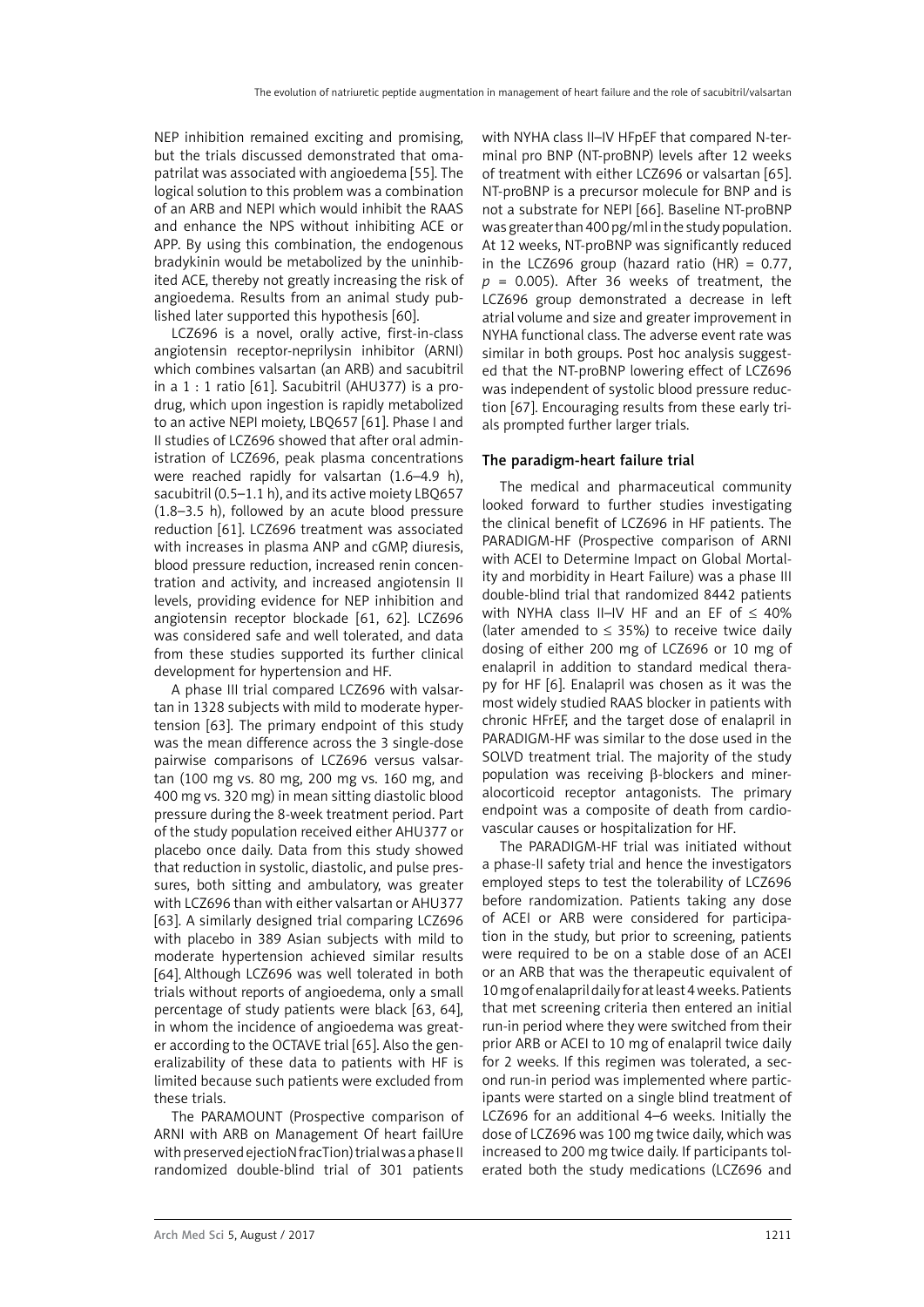enalapril), they were then randomly assigned to double-blind treatment with either enalapril 10 mg twice daily or LCZ696 200 mg twice daily. This methodology allowed the investigators to obtain data regarding the safety and tolerability of target doses of the study drugs.

The study was stopped early after a median follow-up of 27 months due to the significant clinical benefit observed with LCZ696, which at that time met the pre-specified cutoff for an immense benefit. At 27-month follow-up, LCZ696 was associated with a 20% (HR = 0.80, *p* < 0.001) decrease in the primary endpoint compared to enalapril (absolute risk reduction (ARR) 4.7%). The number needed to treat over 27 months to prevent 1 occurrence of a primary endpoint was 21. When compared to enalapril, LCZ696 reduced death from any cardiovascular cause by 20% (ARR 3.2%, HR =  $0.8$ , *p* < 0.001) and HF hospitalizations by 21%  $(HR = 0.79, p < 0.001)$ , and improved the symptoms and quality of life as measured on the Kansas City Cardiomyopathy Questionnaire. There was a 16% (HR =  $0.84$ ,  $p < 0.001$ ) reduction in all-cause mortality in the LCZ696 arm. In terms of side effects, 14% of patients receiving LCZ696 experienced hypotension compared to 9% in the enalapril group (*p* < 0.001). However, the number of patients who discontinued therapy due to hypotension was not significantly different (0.9% in the LCZ696 group vs. 0.7% in the enalapril group). Non-serious angioedema occurred more frequently in the LCZ696 group although the difference was not significant (19 cases vs. 10 cases in the enalapril group). Significantly fewer patients developed cough (11.3% in the LCZ696 group vs. 14.3% in the enalapril group, *p* < 0.001), elevated serum potassium > 6.0 mmol/l (4.3% in the LCZ696 group vs. 5.6% in the enalapril group,  $p = 0.007$ ), or elevated serum creatinine  $\geq$  2.5 mg/dl (3.3% in the LCZ696 group vs. 4.5% in the enalapril group,  $p = 0.007$ ) in the LCZ696 group.

# Additional analysis of the paradigm-heart failure trial

The PARADIGM-HF investigators also compared the effects of LCZ696 with putative placebos using the treatment arms of the SOLVD treatment trial and the Candesartan in Heart Failure-Assessment in Reduction in Mortality and Morbidity-Alternative (CHARM-Alternative) trial as references for comparison with enalapril (an ACEI) and candesartan (an ARB), respectively [68]. For the primary composite outcome of cardiovascular death or HF hospitalization in the PARADIGM-HF trial, the relative risk reduction with LCZ696 versus a putative placebo from the SOLVD treatment trial was 43% ( $p < 0.0001$ ) with similarly large effects on cardiovascular death (34%; *p* < 0.0001), heart failure hospitalization (49%; *p* < 0.0001), and all-cause mortality (28%; *p* < 0.0001). Putative placebo analyses based on the CHARM-Alternative trial showed relative risk reductions of 39% (*p* < 0.0001) for the composite outcome of cardiovascular death or heart failure hospitalization, 32% ( $p < 0.0001$ ) for cardiovascular death, 46% (*p* < 0.0001) for heart failure hospitalization, and 26% (*p* < 0.0001) for all-cause mortality [68].

Secondary analyses of data from the PARADIGM-HF trial were also encouraging. When compared to enalapril, LCZ696 exhibited additional clinical benefits in parameters that quantify HF disease progression, including reduced worsening of NYHA functional class ( $\geq$  1 class) at 1 year ( $p = 0.023$ ), reduced need for intensification of medical treatment of HF (HR =  $0.84$ ,  $p = 0.003$ ) and reduced requirement of intensive care (18% rate reduction;  $p = 0.005$ ) or intravenous inotropic support (31%) risk reduction, *p* < 0.001) [69]. LCZ696 was associated with significant reductions in emergency department visits (HR =  $0.66$ ;  $p = 0.001$ ) and 23% fewer hospitalizations for worsening HF (*p* < 0.001) [69]. Significant reductions in the levels of NT-proB-NP and troponins were observed, which indicates reduced heart stress. Non-significant reductions in the need for implantation of a HF device and cardiac transplantation were also observed [69]. LCZ696 was superior to enalapril in reducing both sudden cardiac death (HR = 0.80, *p* = 0.008) and death from worsening heart failure (HR =  $0.79$ ,  $p = 0.034$ ), independent of whether the patient had an implantable cardioverter-defibrillator [70]. The superiority of LCZ696 over enalapril was apparent irrespective of glycemic status [71], left ventricular EF [72], HF risk scores [73], systolic blood pressure [74], and age [75].

# LCZ696 investigated at the tissue level

Investigators examined the mechanistic actions of LCZ696 at the tissue level. Von Lueder *et al.* randomized post-myocardial infarction adult male Sprague-Dawley rats to treatment for 4 weeks with LCZ696 or a vehicle [76]. At the conclusion of the study, the LCZ696 group demonstrated higher left ventricular EF and function, lower left ventricular end diastolic diameter, and lower heart mass. Additionally, the LCZ696 group had markedly reduced fibrosis in the peri-infarct area and remote myocardium, which can be interpreted as reduced cardiac remodeling. This study demonstrated the ARNI-mediated inhibition of hypertrophy and fibrosis leading to attenuation of cardiac remodeling and myocardial dysfunction. Suematsu *et al.* investigated the effects of LCZ696 therapy in diabetic mice with HFrEF in comparison with valsartan or control [77]. In this study, LCZ696 improved cardiac function with the reduc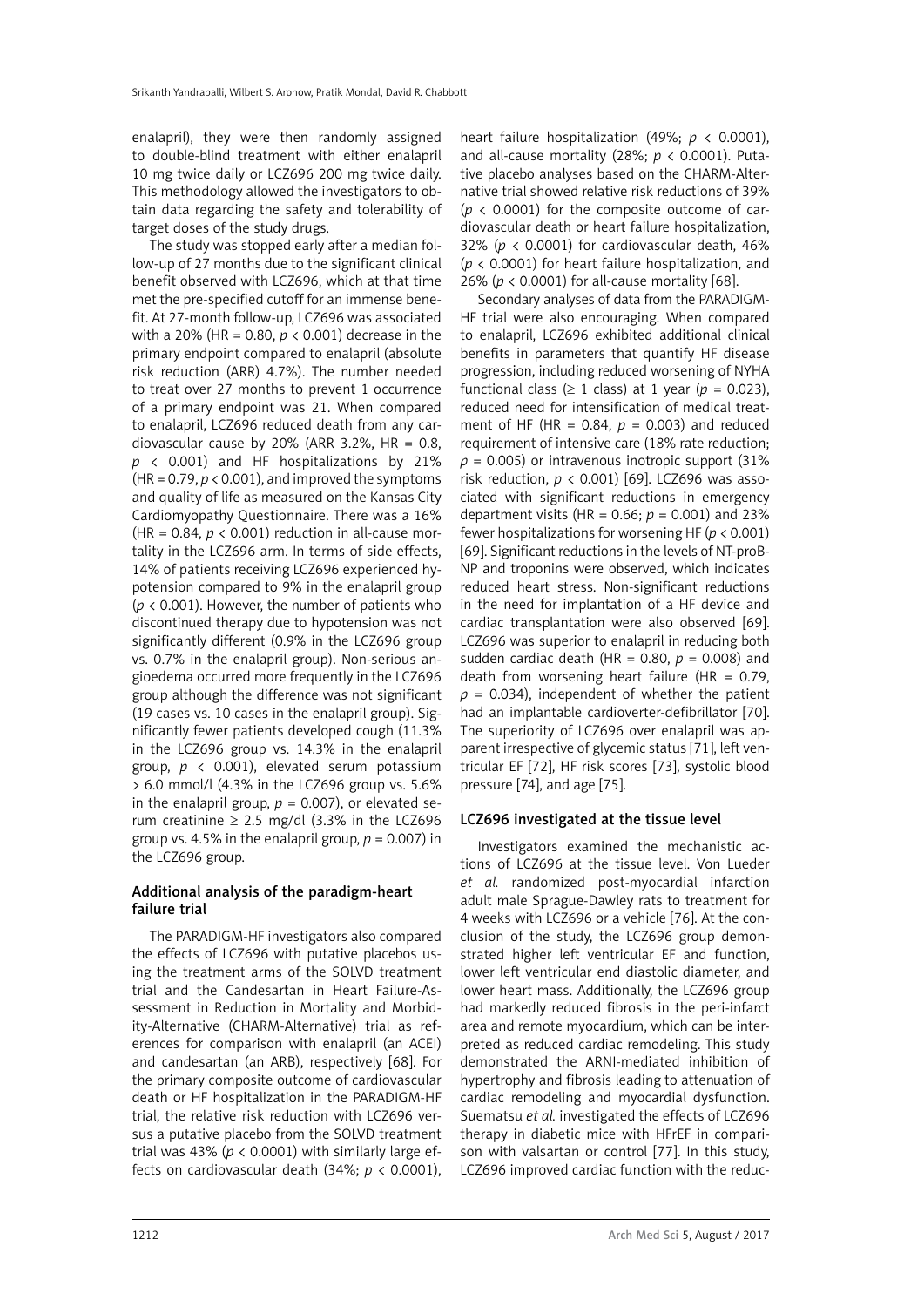tion of fibrosis. The investigators attributed this to the suppression of local transforming growth factor-β by the sacubitril moiety of LCZ696. These studies further support the pathophysiological basis for the beneficial effects of LCZ696 observed in the PARADIGM-HF trial.

# Criticism of the PARADIGM-HF trial

The PARADIGM-HF trial is not without criticism, especially in regards to the study population. The study population in the PARADIGM-HF trial was predominantly white (66%), male (78%), NYHA functional class II HF (70%), and had a mean age of 64 years. Only 60 patients  $( $1\%$ )$  had NYHA functional class IV HF at baseline, and only 5% of the study population was black. These factors might reduce the generalizability of the data from the trial as HF patients are usually older individuals with varying NYHA functional class. In the United States population, non-Hispanic black patients have a higher rate of HF-related mortality as compared to others [4]. In the OCTAVE trial, black patients had an increased frequency of angioedema with omapatrilat [55]. The lower proportion of black patients in the PARADIGM-HF trial may have limited the ability of this trial to detect a significant difference in the frequency of angioedema with LCZ696.

It is also important to consider the high dropout rate of 20% during the run-in phases in the study [6]. This dropout rate may reduce the generalizability of the study to the target patient population. Physicians should thereby be cautious in selecting patients for treatment with LCZ696, as a significant number of HF patients may not be able to tolerate the drug, and a run-in period is not feasible in regular clinical practice.

Lastly, NEP plays a critical role in maintaining the homeostasis of amyloid-β peptide (Aβ) in the brain [78]. NEPI might lead to accumulation of Aβ in the brain, favoring the development of Alzheimer's dementia [79]. Although the incidence of cognition-related adverse effects was not increased by LCZ696 in the PARADIGM-HF trial [6], the duration of the trial was not long enough to assess this problem. Such data should be available from the PARAGON-HF (Prospective comparison of angiotensin receptor-neprilysin inhibitor with ARB Global Outcomes in HF with preserved ejection fraction) trial (NCT01920711), which includes serial cognitive function testing in its design. Also phase IV safety data of LCZ696 might shed more light on this association.

# Current role of LCZ696 in heart failure and the future of LCZ696

The United States Food and Drug Administration approved LCZ696 for the treatment of HF. Although the drug is not yet approved for clinical use in Canada , the Canadian HF guidelines recommend the use of LCZ696 in place of an ACEI or an ARB in patients with mild to moderate HF, an ejection fraction < 40%, an elevated natriuretic peptide level or hospitalization for HF in the past 12 months, serum potassium < 5.2 mmol/l, and an estimated glomerular filtration rate  $\geq$  30 ml/min and treated with appropriate doses of guideline-directed medical therapy, with close surveillance of serum potassium and creatinine (Conditional Recommendation; High-Quality Evidence) [80].

Further studies are testing LCZ696 on more selective patient populations. The PARAMETER (Prospective Comparison of an Angiotensin-Receptor Neprilysin Inhibitor With an Angiotensin-Receptor Blocker Measuring Arterial Stiffness in the Elderly) study was designed to assess the short-term (12 weeks) and long-term (52 weeks) effects of LCZ696 compared with olmesartan (an ARB), on measures of central aortic hemodynamics and arterial stiffness in older patients with systolic hypertension and an increased pulse pressure [81]. The study met the primary endpoint of significant reduction in central aortic systolic pressure with 12 weeks monotherapy in the LCZ696 group compared to the olmesartan group, although this significance did not persist at 52 weeks [81]. The phase III PARAGON-HF trial is currently recruiting participants to evaluate the efficacy and safety of LCZ696 compared to valsartan on morbidity and mortality in NYHA class II–IV HF patients with a left ventricular  $EF > 45\%$  (ClinicalTrials.gov NCT01920711). This trial is based on the results from the PARAMOUNT trial. The UK Heart and Renal Protection III (UK HARP-III) trial (ISRCTN 11958993) will compare LCZ696 against irbesartan (an ARB) in patients with proteinuric chronic kidney disease to assess the short-term safety and efficacy of LCZ696 in this population [82]. If the results from the UK HARP-III trial favor LCZ696, longer duration studies to evaluate the effects of LCZ696 in delaying the progression of CKD to end-stage renal disease can be planned. Such beneficial effects can improve outcomes of HF patients with concomitant CKD.

# Conclusions

The treatment of HF has been revolutionized with medications physicians are familiar with and trust such as the β-blockers, the ACEIs, the ARBs and aldosterone antagonists. Despite pharmacological advances, HF continues to increase in incidence and remains a leading cause of morbidity and mortality and economic burden. In this scenario, there is definitely a need for newer therapies that can reduce the burden of HF on the community. Although the initial attempts of NP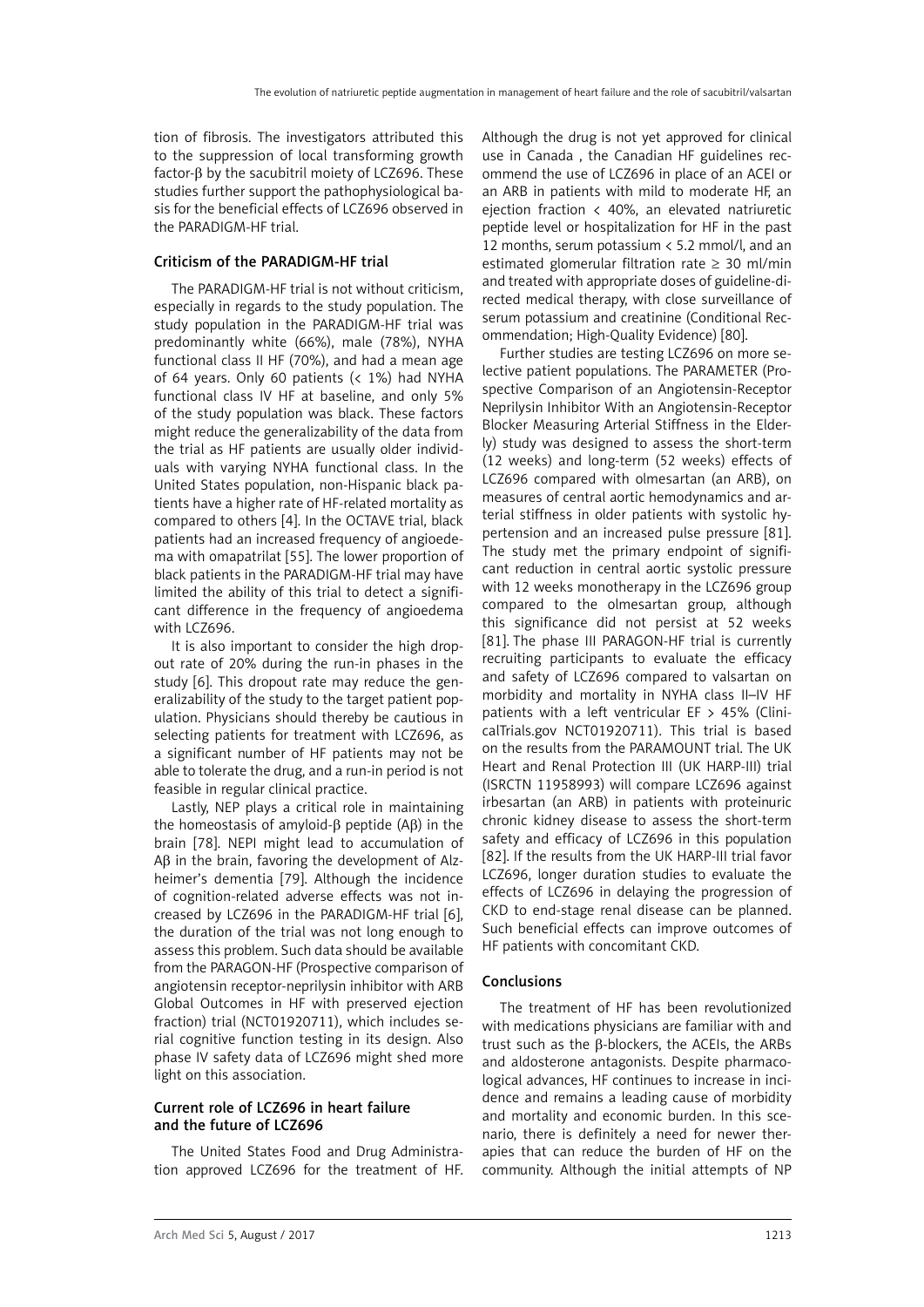enhancement for HF management have failed, the combination RAAS inhibitor and NPS enhancer sacubitril/valsartan performed significantly better than the current standard of care ACEI in the PARADIGM-HF trial. Although one trial might not be sufficient to change the guidelines, the results from the PARADIGM-HF trial provide affirmation that targeting the NPS in addition to the SNS and the RAAS provides substantial benefit to patients with HFrEF. Further large trials testing LCZ696 on specific patient populations will provide more data regarding the beneficial effects of combining NPS augmentation with RAAS inhibition in patients with cardiovascular disease.

## Conflict of interest

The authors declare no conflict of interest.

#### References

- 1. Braunwald E. The war against heart failure: the Lancet lecture. Lancet 2015; 385: 812-24.
- 2. Mozaffarian D, Benjamin EJ, Go AS, et al. Heart disease and stroke statistics-2016 update: a report from the American Heart Association. Circulation 2016; 133: e38-360.
- 3. Bui AL, Horwich TB, Fonarow GC. Epidemiology and risk profile of heart failure. Nat Rev Cardiol 2011; 8: 30-41.
- 4. Ni H, Xu J. Recent trends in heart failure-related mortality: United States, 2000–2014. NCHS Data Brief, no 231. Hyattsville, MD: National Center for Health Statistics. 2015.
- 5. Yancy CW, Jessup M, Bozkurt B, et al. 2013 ACCF/AHA guideline for the management of heart failure: executive summary: a report of the American College of Cardiology Foundation/American Heart Association Task Force on Practice Guidelines. Circulation 2013; 128: 1810-52.
- 6. McMurray JJ, Packer M, Desai AS, et al. Angiotensinneprilysin inhibition versus enalapril in heart failure. N Engl J Med 2014; 371: 993-1004.
- 7. Davis RC, Hobbs FD, Lip GY. ABC of heart failure: history and epidemiology. BMJ 2000; 320: 39-42.
- 8. Rudolf RD. An Address on the treatment of chronic heart failure. Can Med Assoc 1925; 15: 17-20.
- 9. Arnott WM. Heart failure. Br Med J 1966; 1: 1585-7.
- 10. The CONSENSUS Trial Study Group. Effects of enalapril on mortality in severe congestive heart failure: results of the Cooperative North Scandinavian Enalapril Survival Study (CONSENSUS). N Engl J Med 1987; 316: 1429-35.
- 11. The SOLVD Investigators. Effect of enalapril on survival in patients with reduced left ventricular ejection fractions and congestive heart failure. N Engl J Med 1991; 325: 293-302.
- 12. MERIT-HF Study Group. Effect of metoprolol CR/XL in chronic heart failure: Metoprolol CR/XL Randomised Intervention Trial in Congestive Heart Failure (MERIT-HF). Lancet 1999; 353: 2001-7.
- 13. Packer M, Coats AJ, Fowler MB, et al. Effect of carvedilol on survival in severe chronic heart failure. N Engl J Med 2001; 344: 1651-8.
- 14. CIBIS-II Investigators and Committees. The Cardiac Insufficiency Bisoprolol Study II (CIBIS-II): a randomised trial. Lancet 1999; 353: 9-13.
- 15. Pitt B, Zannad F, Remme WJ, et al. The effect of spironolactone on morbidity and mortality in patients with severe heart failure. N Engl J Med 1999; 341: 709-17.
- 16. Pitt B, Remme W, Zannad F, et al. Eplerenone, a selective aldosterone blocker, in patients with left ventricular dysfunction after myocardial infarction. N Engl J Med 2003; 348: 1309-1321 [Erratum, N Engl J Med 2003; 348: 2271].
- 17. Zannad F, McMurray JJ, Krum H, et al. Eplerenone in patients with systolic heart failure and mild symptoms. N Engl J Med 2011; 364: 11-21.
- 18. Cohn JN, Tognoni G. A randomized trial of the angiotensin-receptor blocker valsartan in chronic heart failure. N Engl J Med 2001; 345: 1667-75.
- 19. Young JB, Dunlap ME, Pfeffer MA, et al. Mortality and morbidity reduction with candesartan in patients with chronic heart failure and left ventricular systolic dysfunction: results of the CHARM low-left ventricular ejection fraction trials. Circulation 2004; 110: 2618-26.
- 20. Taylor AL, Ziesche S, Yancy C, et al. Combination of isosorbide dinitrate and hydralazine in blacks with heart failure. N Engl J Med 2004; 351: 2049-57.
- 21. Stingo AJ, Clavell AL, Aarhus LL, et al. Cardiovascular and renal actions of C-type natriuretic peptide. Am J Physiol 1992; 262: H308-12.
- 22. Levin ER, Gardner DG, Samson WK. Natriuretic peptides. N Engl J Med 1998; 339: 321-8.
- 23. Soeki T, Kishimoto I, Okumura H, et al. C-type natriuretic peptide, a novel antifibrotic and antihypertrophic agent, prevents cardiac remodeling after myocardial infarction. J Am Coll Cardiol 2005; 45: 608-16.
- 24. Mangiafico S, Costello-Boerrigter LC, Andersen IA, et al. Neutral endopeptidase inhibition and the natriuretic peptide system: an evolving strategy in cardiovascular therapeutics. Eur Heart J 2013; 34: 886c-93c.
- 25. Hamaguchi S, Kinugawa S, Tsuchihashi-Makaya M, et al. Characteristics, management, and outcomes for patients during hospitalization due to worsening heart failure – A report from the Japanese Cardiac Registry of Heart Failure in Cardiology (JCARE-CARD). J Cardiol 2013; 62: 95-101.
- 26. Colucci WS, Elkayam U, Horton DP, et al. Intravenous nesiritide, a natriuretic peptide, in the treatment of decompensated congestive heart failure. N Engl J Med 2000; 343: 246-53.
- 27. Publication Committee for the VMAC Investigators. Intravenous nesiritide vs nitroglycerin for treatment of decompensated congestive heart failure: a randomized controlled trial. JAMA 2002; 287: 1531-40.
- 28. O'Connor CM, Starling RC, Hernandez AF, et al. Effect of nesiritide in patients with acute decompensated heart failure. N Engl J Med 2011; 365: 32-43.
- 29. Yancy CW, Krum H, Massie BM, et al. Safety and efficacy of outpatient nesiritide in patients with advanced heart failure: results of the Second Follow-Up Serial Infusions of Nesiritide (FUSION II) trial. Circ Heart Fail 2008; 1: 9-16.
- 30. Chen HH, Anstrom KJ, Givertz MM, et al. Low-dose dopamine or low-dose nesiritide in acute heart failure with renal dysfunction: the ROSE acute heart failure randomized trial. JAMA 2013; 310: 2533-43.
- 31. Potter LR. Natriuretic peptide metabolism, clearance and degradation. FEBS J 2011; 278: 1808-17.
- 32. Turner AJ, Tanzawa K. Mammalian membrane metallopeptidases: NEP, ECE, KELL, and PEX. FASEB J 1997; 11: 355-64.
- 33. Braunwald E. The path to an angiotensin receptor antagonist-neprilysin inhibitor in the treatment of heart failure. J Am Coll Cardiol 2015; 65: 1029-41.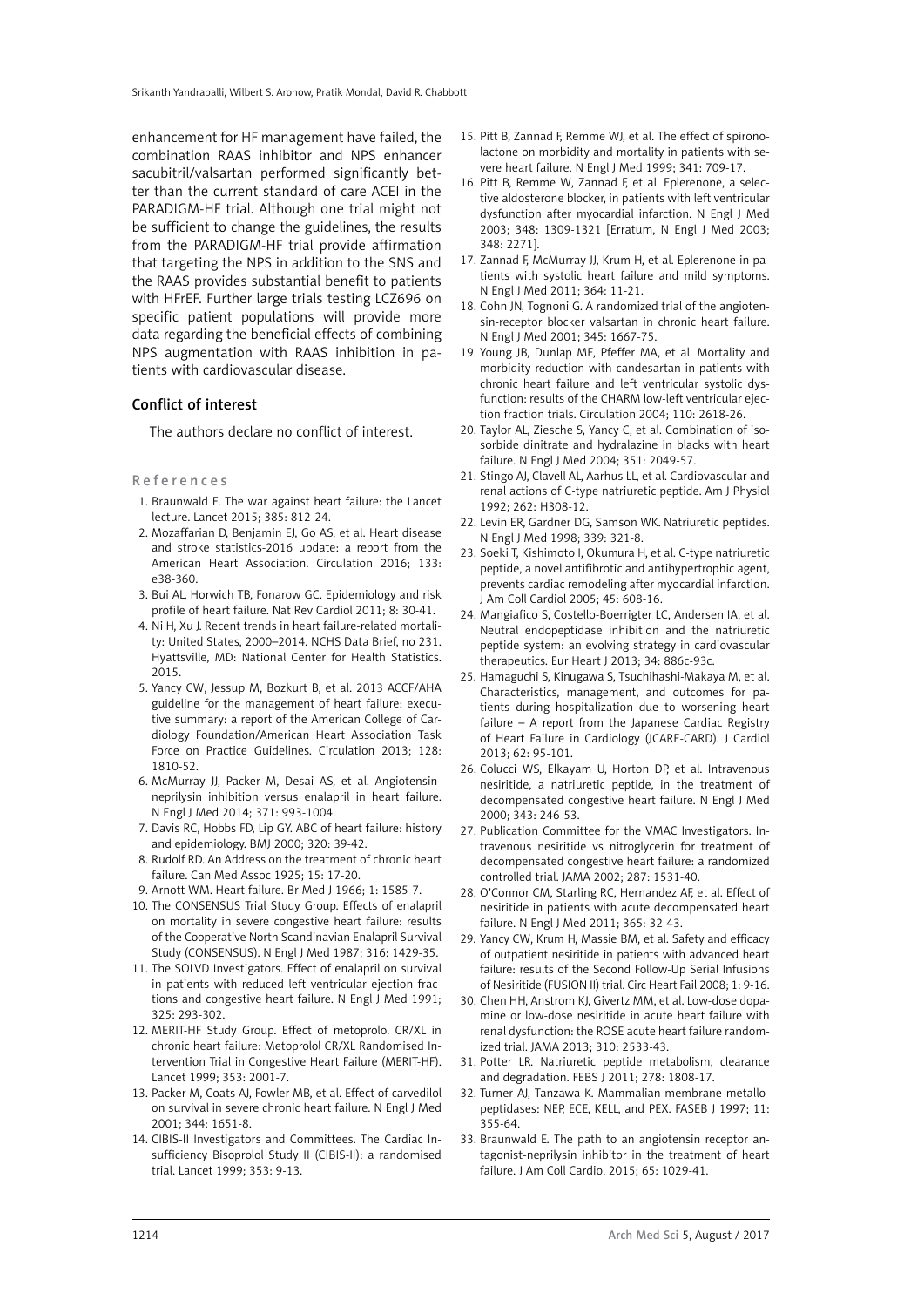- 34. Watanabe Y, Nakajima K, Shimamori Y, et al. Comparison of the hydrolysis of the three types of natriuretic peptides by human kidney neutral endopeptidase 24.11. Biochem Mol Med 1997; 61: 47-51.
- 35. Roques BP, Fournie-Zaluski MC, Soroca E, et al. The enkephalinase inhibitor thiorphan shows antinociceptive activity in mice. Nature 1980; 288: 286-8.
- 36. Sybertz EJ, Chiu PJS, Vemulapalli S, et al. SCH 39370, a neutral metalloendopeptidase inhibitor, potentiates biological responses to atrial natriuretic factor and lowers blood pressure in desoxycorticosterone acetate-sodium hypertensive rats. J Pharmacol Exp Ther 1989; 250: 624-31.
- 37. Northridge DB, Jardine AG, Alabaster CT, et al. Effects of UK 69 578: a novel atriopeptidase inhibitor. Lancet 1989; 2: 591-3.
- 38. Martin FL, Stevens TL, Cataliotti A, et al. Natriuretic and antialdosterone actions of chronic oral NEP inhibition during progressive congestive heart failure. Kidney Int 2005; 67: 1723-30.
- 39. Munzel T, Kurz S, Holtz J, et al. Neurohormonal inhibition and hemodynamic unloading during prolonged inhibition of ANF degradation in patients with severe chronic heart failure. Circulation 1992; 86: 1089-8.
- 40. Cleland JG, Swedberg K. Lack of efficacy of neutral endopeptidase inhibitor ecadotril in heart failure. Lancet 1998; 351: 1657-8.
- 41. Bevan EG, Connell JM, Doyle J, et al. Candoxatril, a neutral endopeptidase inhibitor: efficacy and tolerability in essential hypertension. J Hypertens 1992; 10: 607-13.
- 42. Ando S, Rahman MA, Butler GC, et al. Comparison of candoxatril and atrial natriuretic factor in healthy men. Effects on hemodynamics, sympathetic activity, heart rate variability, and endothelin. Hypertension 1995; 26: 1160-6.
- 43. Ferro CJ, Spratt JC, Haynes WG, et al. Inhibition of neutral endopeptidase causes vasoconstriction of human resistance vessels in vivo. Circulation 1998; 97: 2323-30.
- 44. Stephenson SL, Kenny AJ. Metabolism of neuropeptides. hydrolysis of the angiotensins, bradykinin, substance P and oxytocin by pig kidney microvillar membranes. Biochem J 1987; 241: 237-47.
- 45. Newby DE, McDonagh T, Currie PF, et al. Candoxatril improves exercise capacity in patients with chronic heart failure receiving angiotensin converting enzyme inhibition. Eur Heart J 1998; 19: 1808-13.
- 46. Seymour AA, Swerdel JN, Abboa-Offei B. Antihypertensive activity during inhibition of neutral endopeptidase and angiotensin converting enzyme. J Cardiovasc Pharmacol 1991; 17: 456-65.
- 47. Seymour AA, Asaad MM, Lanoce VM, et al. Systemic hemodynamics, renal function and hormonal levels during inhibition of neutral endopeptidase 3.4.24.11 and angiotensin-converting enzyme in conscious dogs with pacing-induced heart failure. J Pharmacol Exp Ther 1993; 266: 872-83.
- 48. Rademaker MT, Charles CJ, Espiner CJ, et al. Combined neutral endopeptidase and angiotensin-converting enzyme inhibition in heart failure: role of natriuretic peptides and angiotensin II. J Cardiovasc Pharm 1998; 31: 116-25.
- 49. Fournie-Zaluski MC, Coric P, Turcaud S, et al. New dual inhibitors of neutral endopeptidase and angiotensin-converting enzyme: rational design, bioavailability, and pharmacological responses in experimental hypertension. J Med Chem 1994; 37: 1070-83.
- 50. Sagnella GA. Vasopeptidase inhibitors. J Renin Angiotensin Aldosterone Syst 2002; 3: 90-5.
- 51. McClean DR, Ikram H, Garlick AH, et al. The clinical, cardiac, renal, arterial and neurohormonal effects of omapatrilat, a vasopeptidase inhibitor, in patients with chronic heart failure. J Am Coll Cardiol 2000; 36: 479-86.
- 52. Rouleau JL, Pfeffer MA, Stewart DJ, et al. Comparison of vasopeptidase inhibitor, omapatrilat, and lisinopril on exercise tolerance and morbidity in patients with heart failure: IMPRESS randomised trial. Lancet 2000; 356: 615-20.
- 53. Eisenstein EL, Nelson CL, Simon TA, et al. Vasopeptidase inhibitor reduces inhospital costs for patients with congestive heart failure: results from the IMPRESS trial. Inhibition of metallo protease by BMS-186716 in a randomized exercise and symptoms study in subjects with heart failure. Am Heart J 2002; 143: 1112-7.
- 54. Packer M, Califf RM, Konstam MA, et al. Comparison of omapatrilat and enalapril in patients With chronic heart failure: the Omapatrilat Versus Enalapril Randomized Trial of Utility in Reducing Events (OVERTURE). Circulation 2002; 106: 920-6.
- 55. Kostis JB, Packer M, Black HR, et al. Omapatrilat and enalapril in patients with hypertension: the Omapatrilat Cardiovascular Treatment vs. Enalapril (OCTAVE) trial. Am J Hypertens 2004; 17: 103-11.
- 56. Israili ZH, Hall WD. Cough and angioneurotic edema associated with angiotensin-converting enzyme inhibitor therapy. A review of the literature and pathophysiology. Ann Intern Med 1992; 117: 234-42.
- 57. Nussberger J, Cugno M, Amstutz C, et al. Plasma bradykinin in angio-oedema. Lancet 1998; 351: 1693-7.
- 58. Sulpizio AC, Pullen MA, Edwards RM, et al. Mechanism of vasopeptidase inhibitor-induced plasma extravasation: comparison of omapatrilat and the novel neutral endopeptidase 24.11/angiotensin-converting enzyme inhibitor GW796406. J Pharmacol Exp Ther 2005; 315: 1306-13.
- 59. Fryer RM, Segreti J, Banfor PN, et al. Effect of bradykinin metabolism inhibitors on evoked hypotension in rats: rank efficacy of enzymes associated with bradykinin-mediated angioedema. Br J Pharmacol 2008; 153: 947-55.
- 60. Hegde LG, Yu C, Renner T, et al. Concomitant angiotensin AT1 receptor antagonism and neprilysin inhibition produces omapatrilat-like antihypertensive effects without promoting tracheal plasma extravasation in the rat. J Cardiovasc Pharmacol 2011; 57: 495-504.
- 61. Gu J, Noe A, Chandra P, et al. Pharmacokinetics and pharmacodynamics of LCZ696, a novel dual-acting angiotensin receptor – neprilysin inhibitor (ARNi). J Clin Pharmacol 2010; 50: 401-14.
- 62. Hegde LG, Yu C, Madhavi C, et al. Comparative efficacy of AHU-377, a potent neprilysin inhibitor, in two rat models of volume-dependent hypertension. BMC Pharmacol 2011; 11: P33.
- 63. Ruilope LM, Dukat A, Bohm M, et al. Blood-pressure reduction with LCZ696, a novel dual-acting inhibitor of the angiotensin II receptor and neprilysin: a randomised, double-blind, placebo-controlled, active comparator study. Lancet 2010; 375: 1255-66.
- 64. Kario K, Sun N, Chiang FT, et al. Efficacy and safety of LCZ696, a first-in-class angiotensin receptor neprilysin inhibitor, in Asian patients with hypertension: a randomized, double-blind, placebo-controlled study. Hypertension 2014; 63: 698-705.
- 65. Solomon SD, Zile M, Pieske B, et al. The angiotensin receptor neprilysin inhibitor LCZ696 in heart failure with preserved ejection fraction: a phase 2 double-blind randomised controlled trial. Lancet 2012; 380: 1387-95.